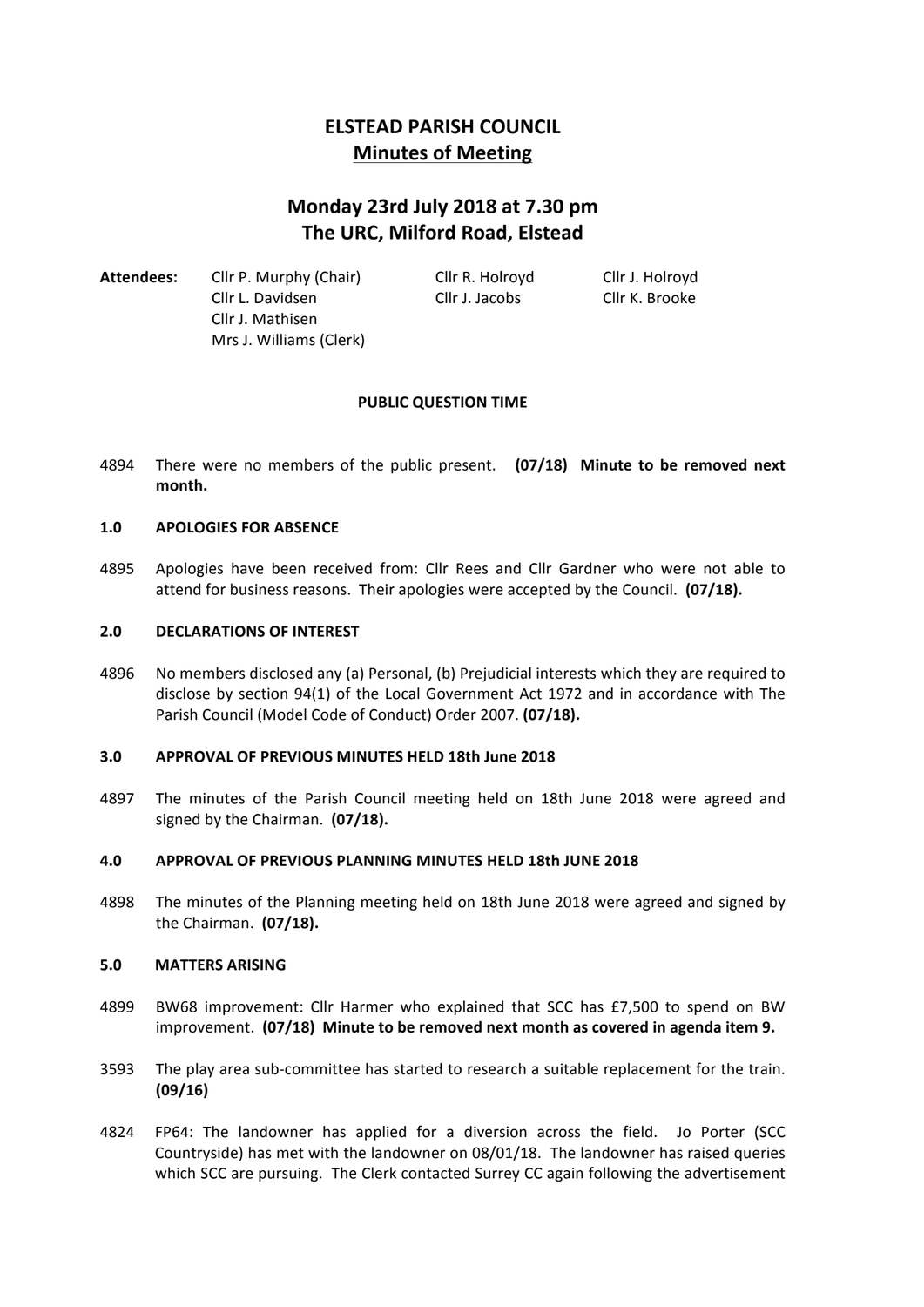that the fp is to be closed for a further year. SCC are researching using willow stakes / spiling for river bank reinforcement works but will need to liaise with the Environment Agency to see if the bank is suitable for such works. If it is and the costs are not too high, SCC will discuss with the landowner to see if she would then consider a diversion that is more agreeable to local people. The landowner is concerned that if she agrees to a diversion that runs further into her field, and if the river erodes the path again she will lose more and more of her field. SCC have agreed to print out old and current aerial photos and maps that show how the river has moved over time and stake out the definitive line of the path on the ground as the walked path is actually off line in places and should actually be more into the field than it is at the moment (although not unfortunately where the river bank has eroded). SCC will arrange another meeting with land owner and stake out the definitive line of the path once they have finished researching about willow stakes /spiling. **(06/18)**

- 4900 Cemetery Space Assessment: If more space is required trees will need to be felled and the land must settle for 10 years before burials can happen on the cleared site. Cllr Davidsen is working up a cemetery plan. The Clerk also has some feedback from gravediggers and will liaise with Cllr Davidsen. The Clerk, Richard Knight and Cllr Davidsen to meet to discuss before the next PC meeting. **(07/18)**
- 4901 Richard Knight recently attended a cemetery inspection course. Richard to feed back to cllrs in the next PC meeting. The Clerk to advise Elaine Felton that Richard has attended this course. **(07/18)**
- 4902 Traffic/speed/parking around the school: SCC Highways arranged for a traffic audit on Friday  $2^{nd}$  February. A written report was subsequently received. A speed audit was done in May for a week and registered an average of 28mph going past the school. As this is under the 30mph SCC will not pursue this. The PC would also like more notices placed near the pavilion to warn drivers of the school. There is an unused school sign in Thursley. The Clerk to ask Adrian Selby if Elstead may have it and site it near to the Pavilion. The Clerk to ask the school if they will run a speedwatch campaign. There is agreement in principle for a mobile VAS for Hindhead which could be shared with other western villages and which Elstead would be able to borrow periodically. The Clerk to follow-up with Cllr Harmer regarding the mobile VAS. (07/18).
- 4573 A complaint was received from a parishioner regarding the state of the parking and verges in Springfield. The Clerk has contacted Cllr J. Else on this matter. (02/18)
- 4686 Elstead Bridge: SCC Structures Team evaluating what repairs are required. The Clerk has chased this several times and will chase again. As this is an ancient monument it requires several agencies to assess the damage and agree the work required. (04/18)
- 4903 PIC Monies available. WBC disagreed that the two applications (one for vermin control bordering the EVAA and one for green waste at Woolfords Lane Cemetery) met the PIC funding criteria. The Clerk to go back to WBC as the PC believes that Woolfords Lane project should be allowed. The Clerk to follow up. **(07/18).**
- 4631 Box outside the Spar: Hampering access to the PC noticeboard. The Clerk has contacted Blakemores and additionally spoken to the area rep but has not received a response. **(03/18).**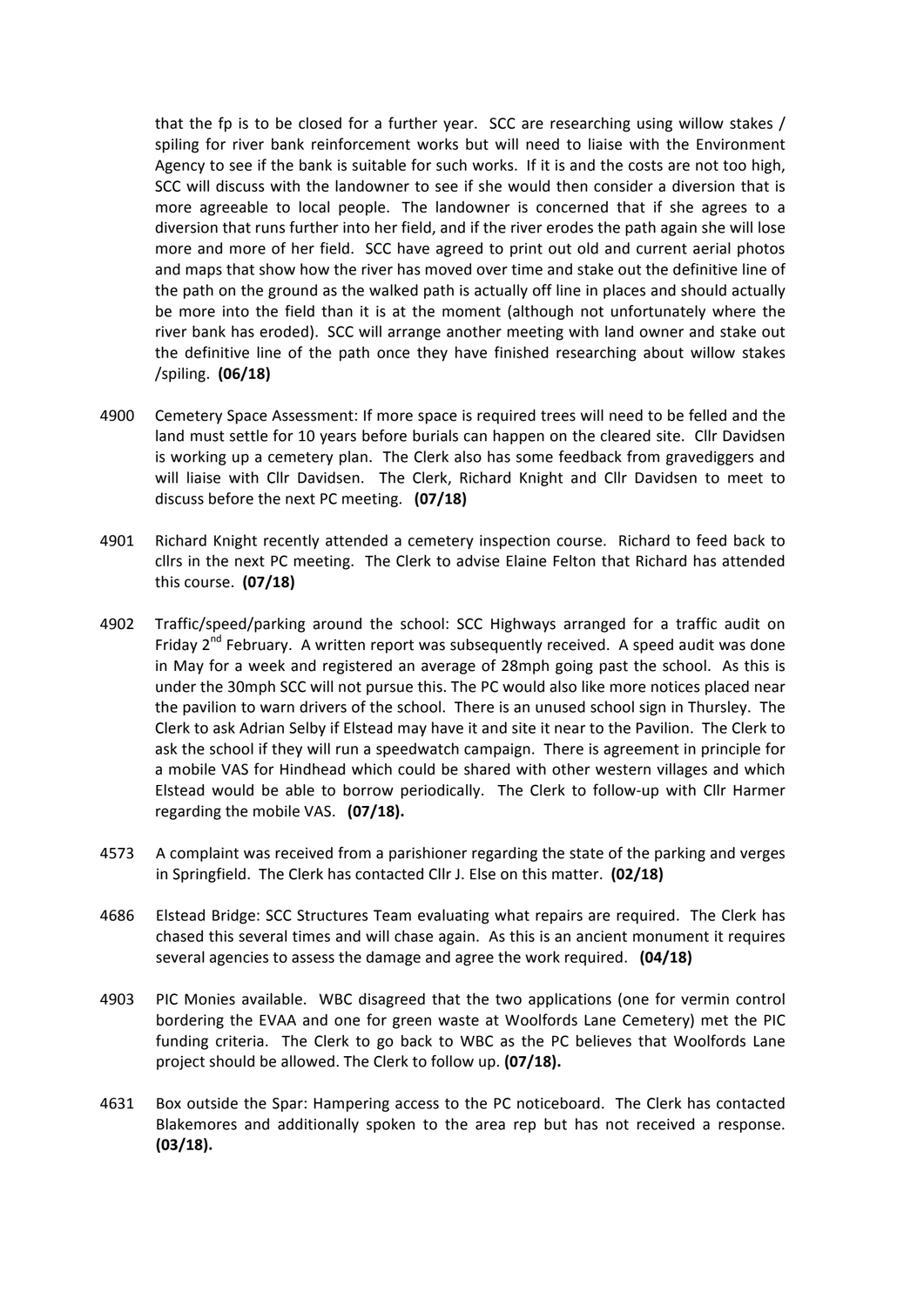- 4904 Clarion Update: A selection of road names were put forward for consideration however Waverley have rejected one set of names Hamilton Drive and an alternative name has been suggested. **(07/18).**
- 4690 Carehome Weyburn Land: Cllr J Else to follow up what the planning condition for the carehome is. **(04/18).**
- 4905 WW1 Commemoration: The Clerk asked the PC's Insurance company if they could help with the insurance for the encampment event but Zurich have said this is not possible. **(07/18).** Minute to be removed next month.
- 4906 Email regarding the URC which is holding a Flower Festival on  $8<sup>th</sup>$  and  $9<sup>th</sup>$  September. The PC has agreed it will participate and will make a modest contribution towards the cost of the flowers. The PC to source a new flower arranger – The Clerk to contact EGC. (07/18).
- 4907 New NHP support programme with increased funding to  $£17,000$ . The Clerk to ascertain if E&W NHP is eligible to obtain a further £2,000. **(07/18)**
- 4833 Seale Road: There will be limited access as there is proposed work to fix the route before it becomes a major diversion route for the upcoming B3001 resurfacing works. **(06/18).**
- 4908 The recent play inspection highlighted areas that require remedial works. Paintics have started remedial works at the recs to deal with the rust and corrosion on some of the play items and these items will be repainted as part of this program inline with the play inspection report. (07/18).
- 4836 The recent play inspection highlighted equipment that needed repairing / replacing. **(07/18)** Minute removed as covered in agenda item 14.
- 4909 LPP2 Consultation: The Clerk has submitted the final response to WBC and placed a copy on the PC website. (07/18). Minute to be removed next month.
- 4839 At the end of the LPP2 consultation the Clerk to ask WBC how many people responded from Elstead. **(06/18)**
- 4910 Wooden Post: Cycling UK has put up a wooden post on Church Green for Surrey Hills AONB advertising a cycle route. The Clerk to ask for its removal by  $30<sup>th</sup>$  June. Cycle UK advise that they had received authorisation from SCC Highways and that this area is not owned by the PC. Cllr Murphy and Cllr Mathisen to meet with SCC AoNB officer (Rob Fairbanks) and Cycle UK on 7<sup>th</sup> August. **(07/18)**
- 4848 The Clerk and Cllr Murphy met with the Sharks who showed the PC where they would like to place a locked container to store their new portable floodlights. The PC agreed in principle but asked the Sharks to discuss the precise location of the container with the tennis club. The sharks have written letter to send to residents bordering Burford Lodge Rec informing them of the new portable floodlights and explaining that the usage will be as before i.e no later than 9pm and no more than 3 nights a week. The PC to draw up a new agreement with the Sharks. **(06/18)**
- 4911 There is £2,000 PIC money available for playing pitches and cllrs agreed that The Clerk should apply for this money to help fund the Sharks floodlights. Cllr Harmer also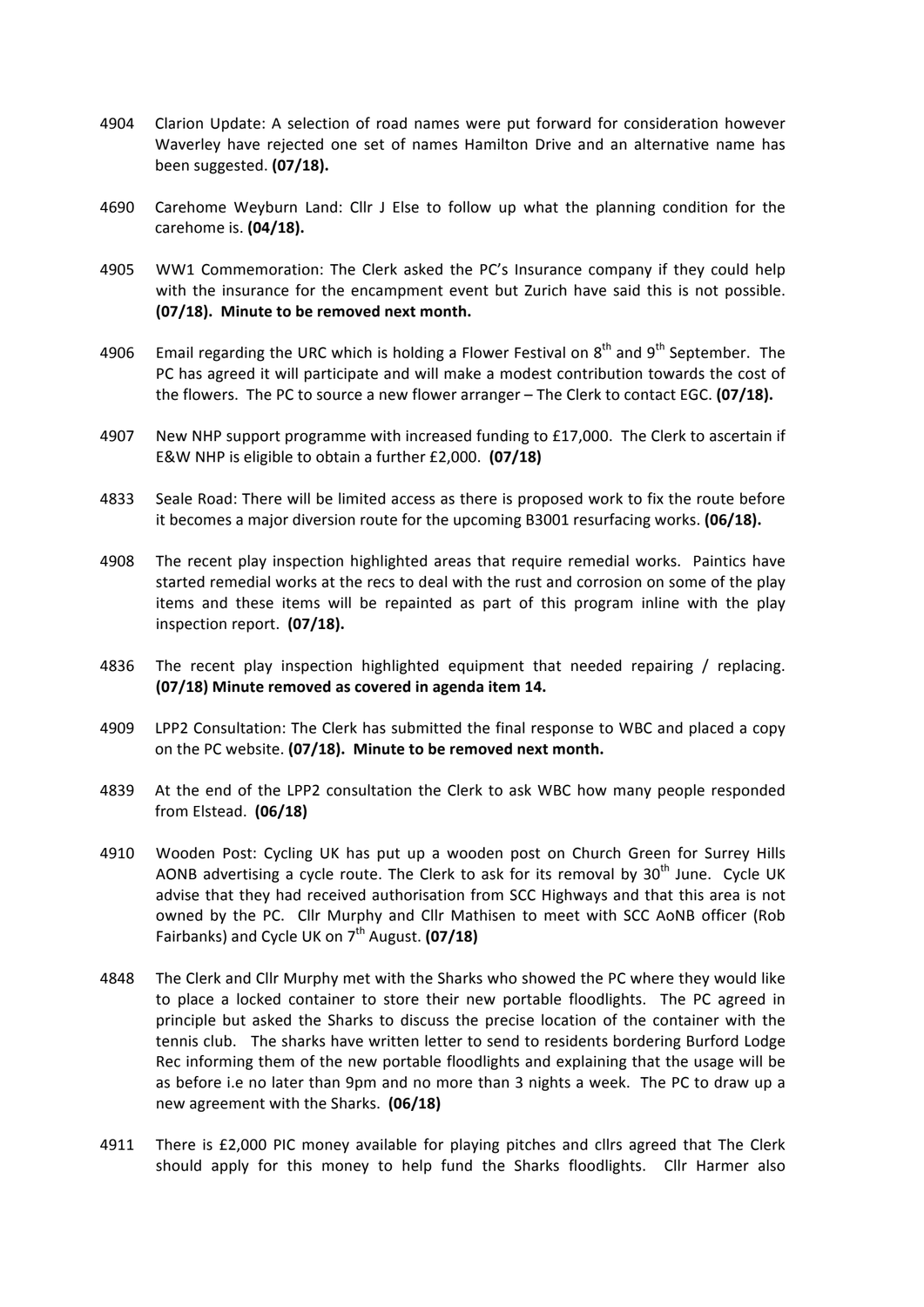suggested that The Sharks apply for £1,000 via his Members' allocation. The Clerk to forward details of this to The Sharks. The Clerk to contact Cllr Harmer for the details of the Members Allocation Form. **(07/18)** 

- 4912 The Clerk noticed that the tennis courts also have tall floodlights and cllrs agreed that these must be checked for safety and stability. The Clerk wrote to EVTC who advised that the pylons were cemented in and were structurally sound. EVTC advised that they do not check the floodlights annually. The Clerk to look in the EVTC lease agreement and then advise them that the lights must be checked annually and ensure that their insurance covers the floodlights. (07/18)
- 4913 Defibrillator Service: All 3 defibrillators were serviced on  $23^{rd}$  July. The replacement pads and batteries are being sent under separate cover and Cllr J Holroyd has agreed to fit them. In future the defibrillators should be serviced annually. Cllr J Holroyd will dispose of the used batteries at RSCH. The servicer advised that we have a tick box to show that we have checked the defibrillators monthly. **(07/18)**
- 4914 The Clerk reported seeing horses on Burford Lodge Rec. One had escaped and was careering out of control around the rec frightening younger children. The horses were later observed giving rides. The Clerk has contacted the PC's lawyers who have said that horses may be impounded. The Clerk to contact its' lawyers for the exact wording and then to make a sign regarding this. (06/18).
- 4915 BT phonebox by the zebra crossing: The Clerk contacted BT who advised that the repair work had been carried out. Painting will need to be proposed via a separate department. **(07/18).**
- 4916 Backland Lease: The agent proposed a 10% increase which cllrs accepted. The Clerk to ask Pelhams if the tenant has accepted the rent increase and if so to invoice Pelhams accordingly. **(07/18)**

#### **6.0 WBC UPDATE**

4917 Cllrs J and D Else were unable to attend the meeting but provided the following report which The Clerk read out:

- To mark 100 years since the end of WW1 Waverley have commissioned a sculpture in commemoration of the Canadian soldiers who trained on Milford/Witley common during both World Wards. The unveiling will take place later in the year and the guest of honour will be Major Martimbeault who is the Officer Commander Canadian Forces Europe. Our Mayor Cllr Denise Le Gal is Canadian and so it was felt that this would be a very appropriate memorial.

- Our community meals service continues to be a very worthwhile service - 2 weeks ago a recipient was found to be unwell when her meal was delivered. The volunteer and the meals Co-ordinator took appropriate action and the patient was transferred by ambulance where she was admitted to Intensive Care. I understand she has now returned home and the family are very grateful. This demonstrates quite clearly that whilst the meals service is discretionary it is very well worth supporting. (you may remember that Waverley had to re-think the whole service after SCC withdrew their funding of £30,000.) It is clearly much more than just delivery of a lunch.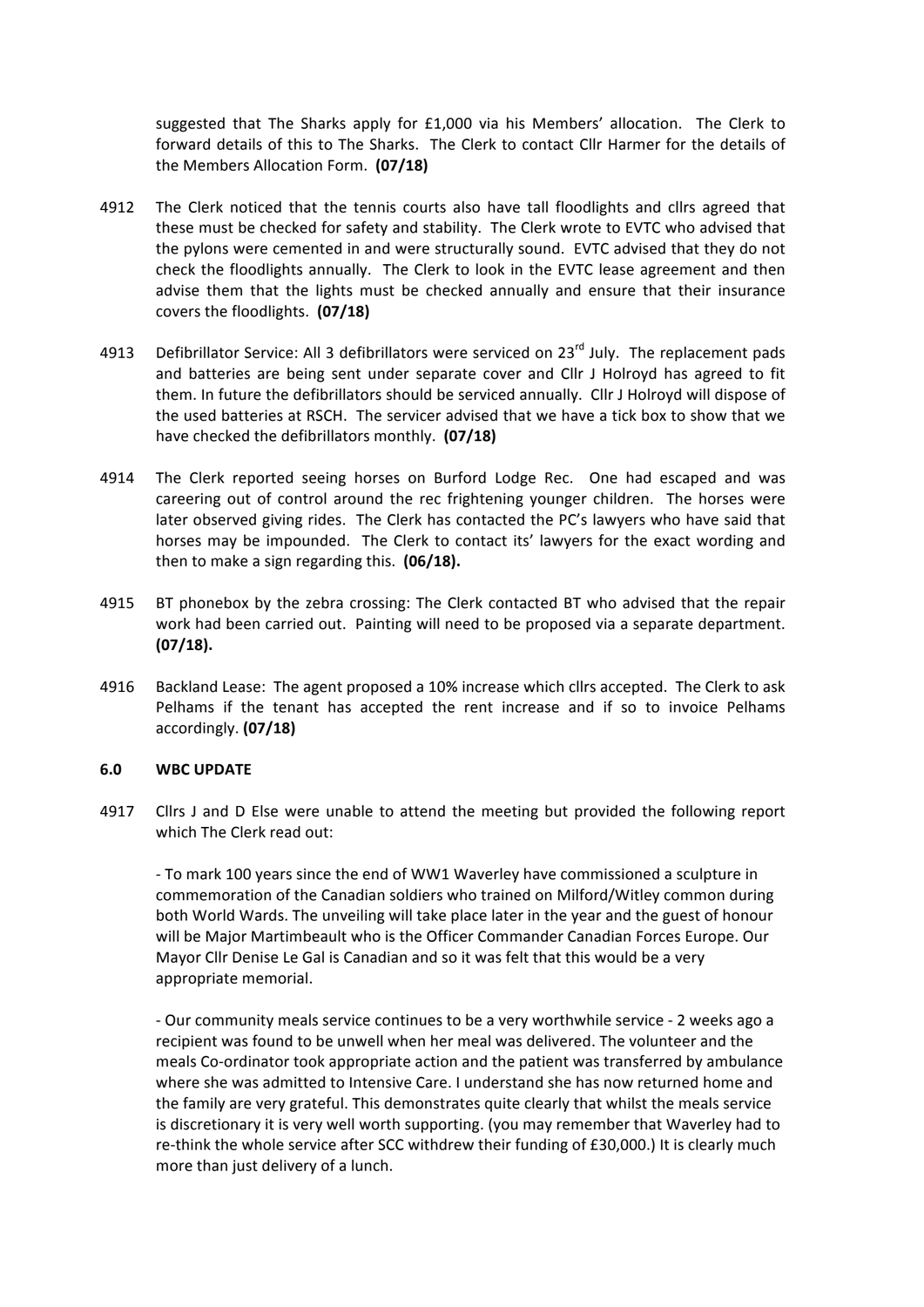- We are embarking on a programme of improvements for Farnham and Godalming Leisure Centres. There will be new gym stations, a dance Studio and better changing facilities at Godalming and a soft play area and a clip 'n climb wall at Farnham. These improvements will cost £3.2 and the decision was taken with extensive input from a specialist consultancy to discover the needs and aspirations of the public. . The improvements will be completed after a 36 week further consultation, planning and tendering process and then a 36 week build. So should be up and running towards the end of 2019. In Cranleigh there is also the promise of a new Leisure Centre but there is much more work to be done to discover exactly what is needed. This is in response to a big increase in population in that part of our Borough. The 5 Leisure Centres in our Borough currently serve over 7000 people.

# **7.0 SCC UPDATE**

- 4918 Lengthsmen Scheme: additional funding for this project has been found which will be shared among the Western Villages. (07/18). Minute to be removed next month as covered in agenda item 9.
- 4790 Jubilee Park train: SCC might be able to provide a small amount of funding towards this via the standard application process. (05/18).

# **8.0 REPORT FOLLOWING WBC PLANNING FORUM HELD 9TH JULY 2018**

- 4919 Cllr Jacobs attended the planning forum and updated cllrs on the following:
	- LPP1 subject to JR because Waverley are taking some of Woking's housing quota.
	- CIL receipts will be uncapped and paid bi-annually.
	- S106 will continue and there may be some sites that have both CIL and S106 agreements
	- PIP: under 017 legislation, land can have a PIP applied for with all matters reserved.
	- Planning changes: weekly list moving from a Wednesday to a Monday and on  $6<sup>th</sup>$  August paper copies of plans to cease being sent to Clerks. The Clerk to write to Val Jacobi regarding this point as EPC has no access to wifi in its meeting rooms therefore cannot effectively look at the plans. **(07/18)**
- 4920 The Clerk advised that recently there have been 2-3 instances where PC planning comments have been "overlooked" by WBC. The Clerk to monitor this and report if this continues. (07/18). Minute to be removed next month.

# **9.0 REPORT FOLLOWING WESTERN VILLAGES MEETING HELD 23RD JULY 2018**

- 4921 Lengthsmen Scheme: additional funding for this project has been found which will be shared among the Western Villages. Elstead has been asked to propose additional projects. Cllrs have suggested vegetation at Truxford Corner to be cut back and the pavement to be cleaned either side of Gunners Lane to improve the safe route to school for pupils and parents. The Clerk to forward this to the Tilford Clerk. (07/18).
- 4922 BW68 improvement: Cllr Harmer explained that SCC has £7,500 to spend on RoW improvement. The monies must be spent throughout the Western Villages but BW24 in Dockenfield and BW68 in Elstead are classed as priority for receiving funding for improvement. Cllr Harmer to ascertain if the PC can use its own contractor or whether it must be a SCC contractor. Cllr Harmer also to advise when the works can be carried out.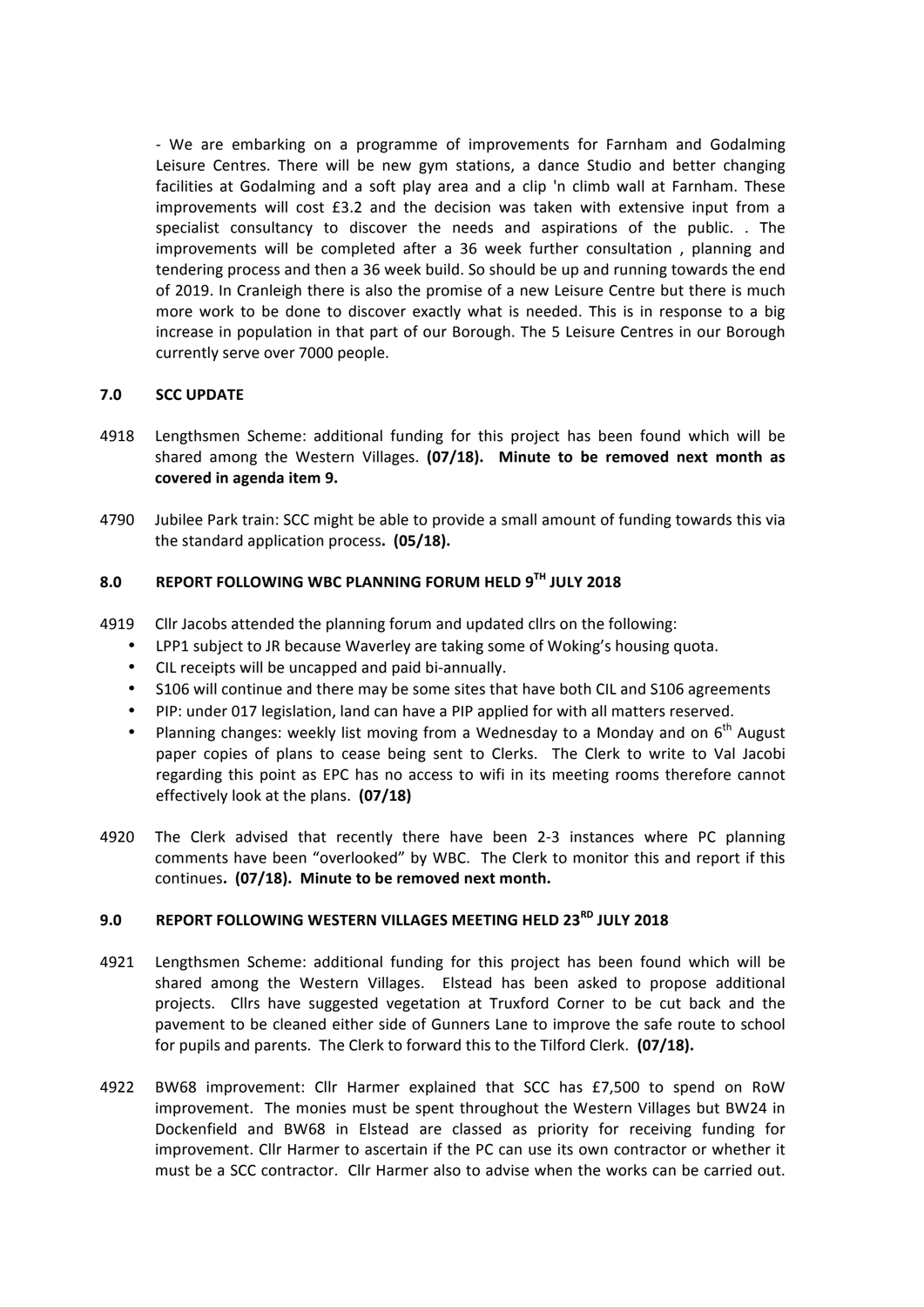The PC would like to note its thanks to Cllr Harmer for helping to progress this matter. **(07/18)**

#### **10.0 NEIGHBOURHOOD PLAN UPDATE**

- 4923 The NHP draft plan was launched on Friday  $6<sup>th</sup>$  July at The Thursley Road Pavilion. The NHP SG were pleased with the turn out. A hard copy of the draft plan is in 7 locations throughout the village plus on the website for people to read. A hard copy may also be borrowed from the Clerk. Feedback from the public will be received up to  $30<sup>th</sup>$  August. The Clerk to forward the plan to Statutory Consultees  $-$  a list has been provided by the SG team and they have until  $14^{th}$  September to respond.  $(07/18)$ .
- 4924 Leaflet: a leaflet was sent to all residents explaining the NHP process and encouraging people to participate in the consultation and referendum stages. **(07/18). Minute to be** removed next month.
- 4702 GSD: WBC will not include Bonfire Hill as a GSD. E&W will include it within the NHP. **(04/18).**
- 4842 Green Belt Review Group: Cllr Murphy and Cllr Jacobs to meet with the group on Wednesday 20<sup>th</sup> June and discuss response to LPP2. (06/18). Minute to be removed next **month.**
- 4925 Settlement Boundary: WBC has proposed minor amendments to the settlement boundary. One property has been suggested but others that are in a similar situation excluded therefore leaving them subject to the full rigours of planning. The PC discussed the settlement boundary and cllrs agreed a response which The Clerk has submitted to WBC. **(07/18).**
- 4590 SEA application: The Clerk and Cllr Jacobs completed the initial application to see if SEA is required and submitted it to WBC. It is expected that as the NHP will no longer promote site allocations the NHP SG will not have to undertake a SEA. (02/18).
- 4641 WBC Meeting was attended by Cllr Murphy, Cllr Jacobs, Mrs Davidsen, The Clerk, Mrs Gerhold, Cllrs D and J Else. Detailed minutes were circulated to cllrs following the meeting. The main points are:

The new draft NPPF policy is being consulted on and likely to be adopted in summer 2018 however WBC have said that they are basing their LLP2 on the old NPPF. The new NPPF specifies that 1) previously developed land should be prioritised for development, 2) the local authority must engage with local communities in its site selection, 3) in the determination of boundaries regard for the NHP and local emerging policies must be taken into consideration.

GSD: The NHP SG asked WBC to reconsider identifying Bonfire Hill as a GSD. It highlighted that GSD status would afford Bonfire Hill greater protection form development. Minute to be removed next nonth.

4844 WBC Roadshow: The Clerk contacted WBC as there had been little or no publicity about this event. WBC were unable to promote this before  $25<sup>th</sup>$  May due to a by-election which meant that officers were in purdah. Following the by-election there was no direct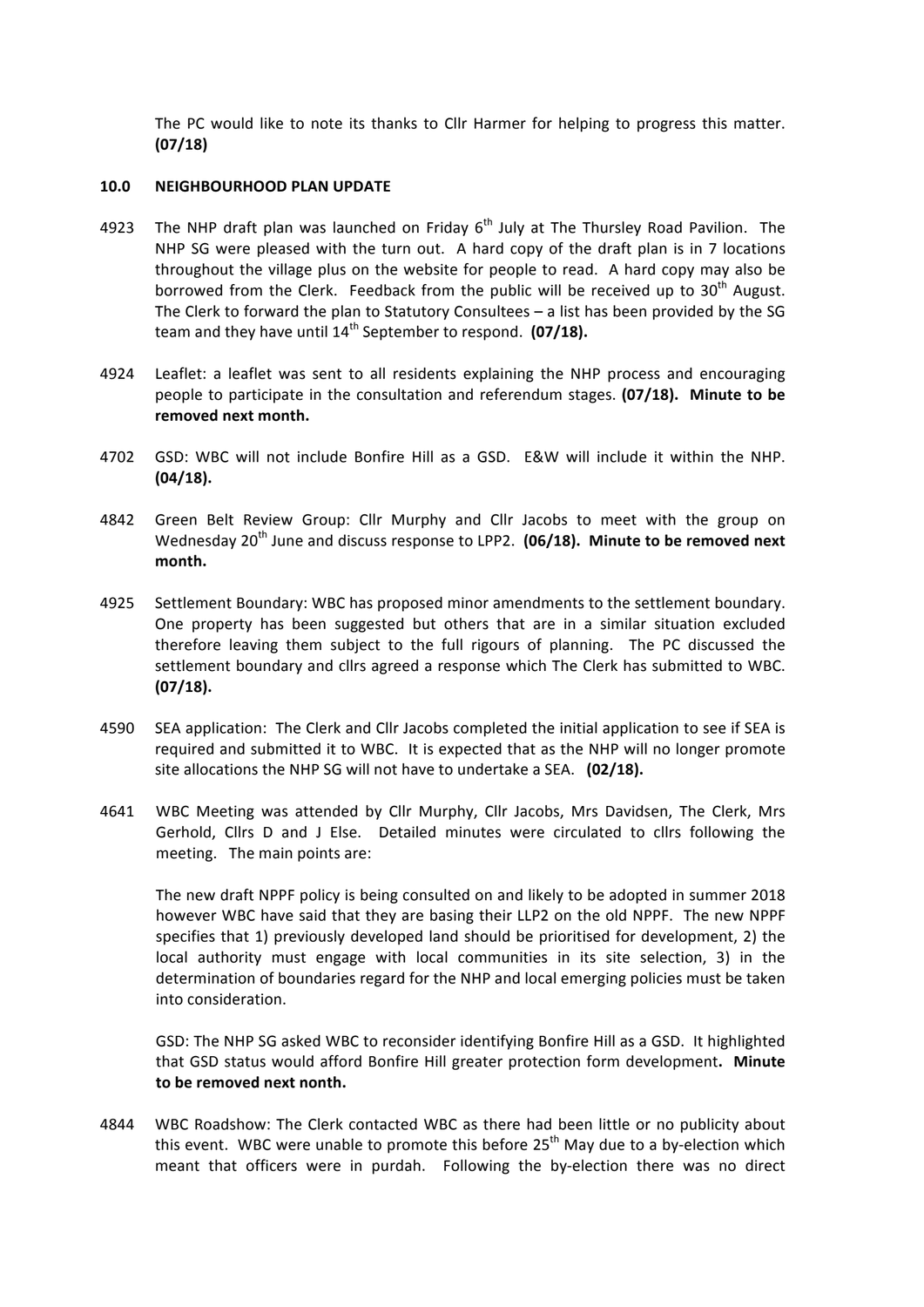advertisement of this event in the village. WBC posted information on their website and social media sites but did not actively engage in directly promoting this meeting within the village. **(07/18)** Minute to be removed next month.

## **11.0 GDPR**

4584 The training session on 6<sup>th</sup> February 2018 was attended by Cllr Brooke. The exact rules for GDPR are still not totally clear.

> As part of GDPR, PC's will have to determine policies for storage  $/$  deletion of documents. The Cllr Rees to draw up some draft policies. (02/18)

> The Clerk to ask Angela Koch if we need to keep paper copied of the various NHP surveys. **(05/18)**

> The Clerk to ensure all published addresses and contact details of cllrs are up to date. **(05/18)**

> The Clerk to ask the Clerks for Farnham TC and Witley PC regarding their GDPR policies. **(05/18)**

#### **12.0 REGISTRATION OF VILLAGE GREENS**

4926 Following the wooden post that was put up on Church Green it appears as if some of Church Green is unregistered in terms of ownership and none of the Green is registered as common land. Cllrs agreed that the area should be registered as common land. The Clerk to progress the registration. **(07/18)** 

#### **13.0 TREE SURVEY COST APROVAL**

4927 The Clerk advised that works must be carried out for priority 2 trees and the cost is £9,265 ex vat. Cllrs have asked for two more quotes and the Clerk to contact two further companies. The final decision may be agreed via email. The Clerk advised that priority 3 trees will need to have their works completed by the end of November 2018. **(07/18)** 

## **14.0 PLAY AREAS COST APPROVAL**

4928 The recent play inspection highlighted equipment that needed repairing / replacing. The Clerk has contacted the two companies who made the equipment for costs on repair / replacement. The report concerning the seesaw repairs needs further clarification which the Clerk will follow up.

Initial costs have been received from Kompan as follows: climbing frame screw covers £26 2 x cradle swings £420 rope ladder and rope bridge (jubilee park) £1,020 and £1,600 respectively Installation £667 Delivery £107 Total: £3,840 plus £768 VAT.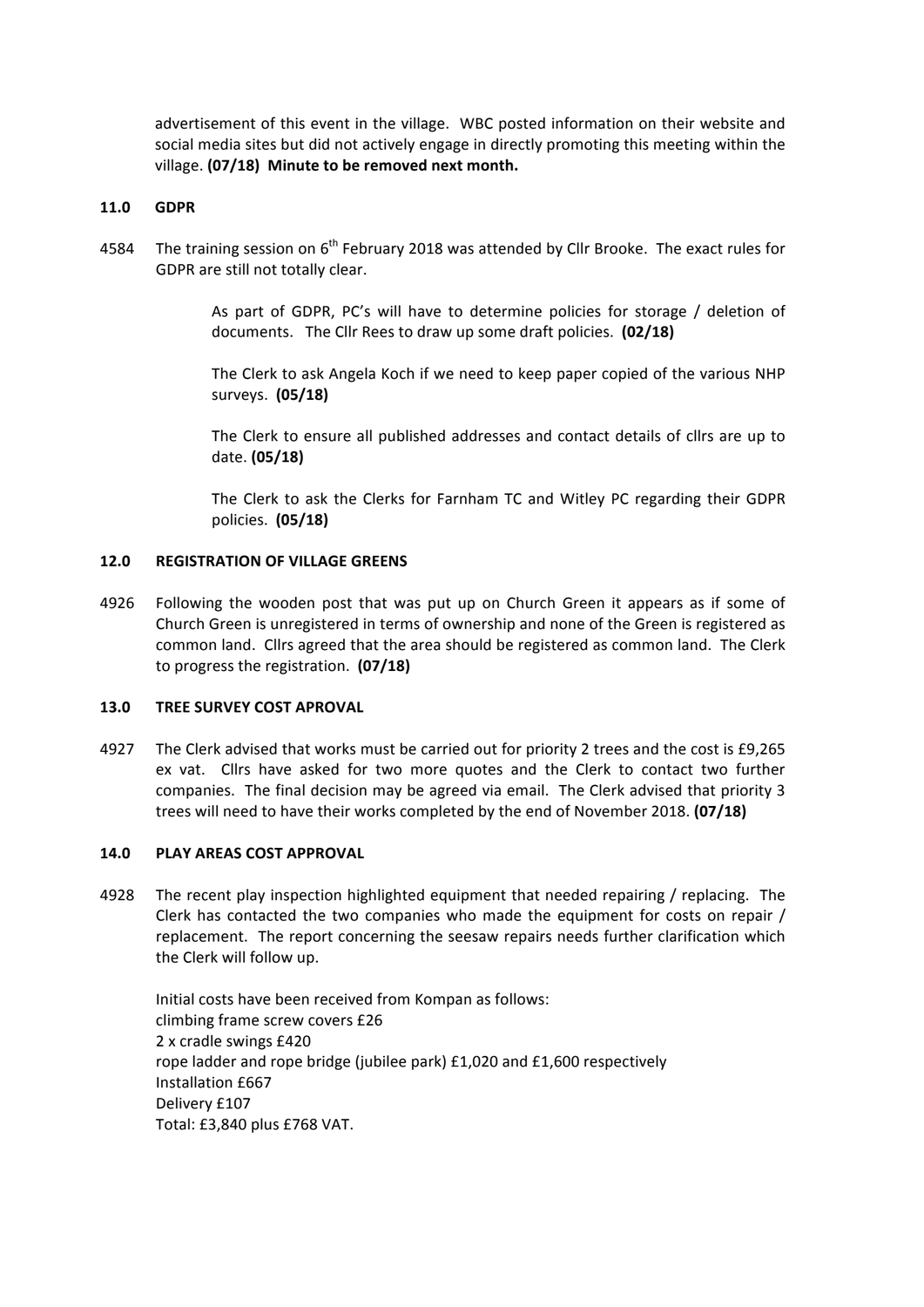The Clerk has contacted Wicksteed who are currently reorganising their company and have not been very helpful in providing a quote for replacement swing seats.

HAGS have quoted for the rope bridge and ladder for the climbing frame at the Jubilee Rec The price is similar to Kompan but there was a discrepancy with the pricing of the rope ladder.

The Clerk to ask Kompan for a price reduction and then to progress the project using Kompan. This expenditure has been approved by cllrs. (07/18).

#### 15.0 REPORT FOLLOWING JOHN MATHISENS ARTICLE IN EVN

4930 Following Cllr Mathisen's article six people responded. The main concerns expressed were the ad hoc nature of the litter collection in Elstead. Others questioned why we didn't have a village symbol e.g. like Thursley. Respondents referred back to the Elstead gala which used to occur annually. The gala was run by representatives from all the village organisations. The PC thanked Cllr Mathisen for bringing this to everyone's attention. It was agreed that this be added to the September agenda where the PC would determine what it would like to achieve. (07/18).

#### **16.0 ANNUAL REVIEW OF EFFECTIVENENSS OF INTERNAL AUDIT POLICY**

4855 The Internal Accountant Maxwells recommended that the PC review and approve its financial policy. The Clerk has drafted the policy which cllrs will review ready for signing at the September meeting. (07/18)

#### **17.0 REPORTS AND CORRESPONDENCE**

- 4931 Various cemetery requests and queries dealt with this month. (07/18). Minute to be removed next month.
- 4932 The Clerk confirmed that the annual return was submitted to the external auditors on time. The Clerk has placed a notice regarding the annual public rights of exercise for FY2017, 2018 on the PC website and PC noticeboard. (07/18) Minute to be removed next month.
- 4933 Complaints have been received regarding the overgrown nature of the closed cemetery in Elstead next to the village Hall. The cemetery is managed by WBC. The Clerk to obtain a schedule as to the frequency that the cemetery is attended by WBC and monitor this work on-going. **(07/18)**
- 4934 Complaint from a parishioner regarding long grass at Woolfords Lane Cemetery and lack of access to the water tap. The Clerk advised Richard Knight. **(07/18) Minute to be removed next month.**
- 4935 Complaint regarding horse manure and damage to Croft playground. The Clerk arranged for the manure to be cleared and the area disinfected and the gate to be repaired. **(07/18).** Minute to be removed next month.
- 4936 Consultation advised on new visitor centre at Frensham. The PC does not wish to respond. (07/18) minute to be removed next month.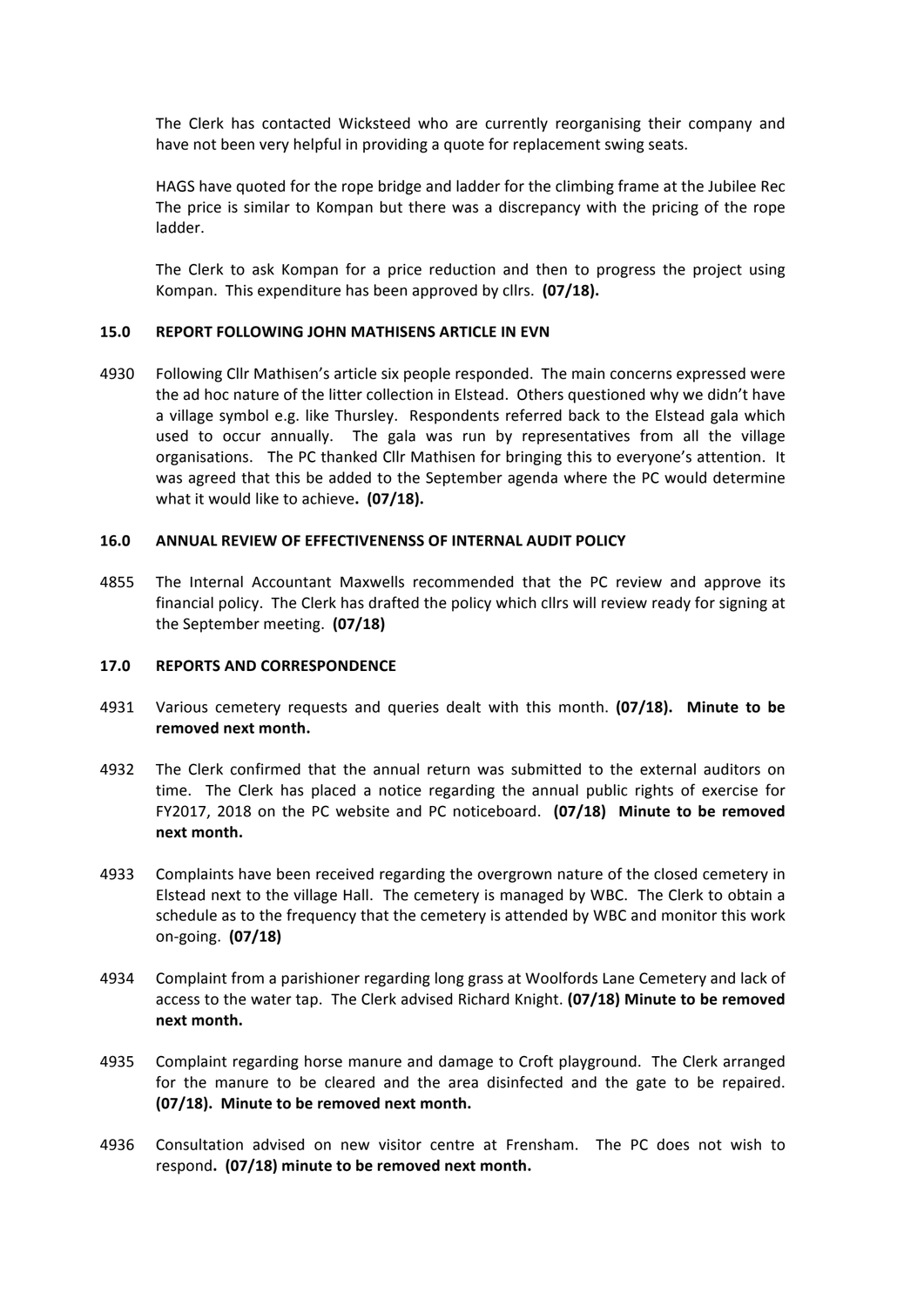- 4937 Invitation to comment on NALC By-laws regarding SSSI. Cllrs must respond to the Clerk before 5<sup>th</sup> August. (07/18) Minute to be removed next month.
- 4938 Planning Peer Challenge Meeting at WBC on  $26<sup>th</sup>$  July at 2-3pm. Cllr Murphy to attend. **(07/18).**
- 4939 Broken bench at cricket pitch, the Clerk to report to Richard Knight. (07/18).
- 4940 Damaged benches by the river at Bridge House. The Clerk to report to Richard Knight. **(07/18).**
- 4941 Damaged sign at Peat Common. The Clerk to report to Richard Knight. (07/18).
- 4942 Damaged streetlight at Peat Common. The Clerk to report to SCC. (07/18).
- 4943 Invitation to attend NALC Annual Conference on 30-31 October. No cllrs wish to attend. **(07/18)** minute to be removed next month.
- 4944 An Invitation to Join the National Highways and Transport Public Representative (07/18) minute to be removed next month.
- 4945 Press releases received on the following: 7 parks recognised as some of the best in the UK, Heathland hub at Frensham Great Pond and common consultation, High Court rejects majority of LP and Dunsfold Challenges, Council proposed multi million pound leisure centre improvements, refurbished play area ready for summer, hundreds scrutinise LPP2, free family fun in Waverley  $-$  xplorer is back, Waverley aiming for more developers funds to support infrastructure, sign p for skatewaverley, Waverley hold flag raising ceremony for Armed Forces Day, Council wants views on dog orders, sporting success for Team Waverley. (07/18). Minute to be removed next month.

#### **18.0 ACCOUNTS FOR PAYMENT JULY 2018**

4946 The following accounts for July were presented for payment, duly authorised and cheques signed:

| Payee                               | Cheque no | <b>Purpose</b>                                       | Amount    |
|-------------------------------------|-----------|------------------------------------------------------|-----------|
| Juliet Williams                     | 3793      | Working from home and travel expenses                | £23.10    |
| Juliet Williams                     | 3792      | Salary                                               | £789.38   |
| <b>HMRC</b>                         | 3794      | <b>PAYE</b>                                          | £30.18    |
| <b>Craddocks Prinitng Works Ltd</b> | 3795      | NHP leaflet, 10 x draft plans and posters for launch | £560.00   |
| <b>Elstead Recreational trust</b>   | 3796      | NHP launch event - room hire                         | £50.00    |
| A4 Apple                            | 3797      | Repairs / upgrade to Clerk's computer                | £450.00   |
| <b>Richard Knight</b>               | 3798      | Grave marking and course                             | £166.50   |
| <b>Richard Knight</b>               | 3799      | Maintenance                                          | £73.50    |
| Maxwell & Co Ltd                    | 3800      | Preapration of 3 salaries to June 2018               | £72.00    |
| Grasstex Ltd                        | 3801      | <b>Grass Cutting</b>                                 | £5,263.32 |
| Waterchoice                         | 3802      | <b>Water Burford Lodge</b>                           | £15.55    |
|                                     |           |                                                      | £7,493.53 |